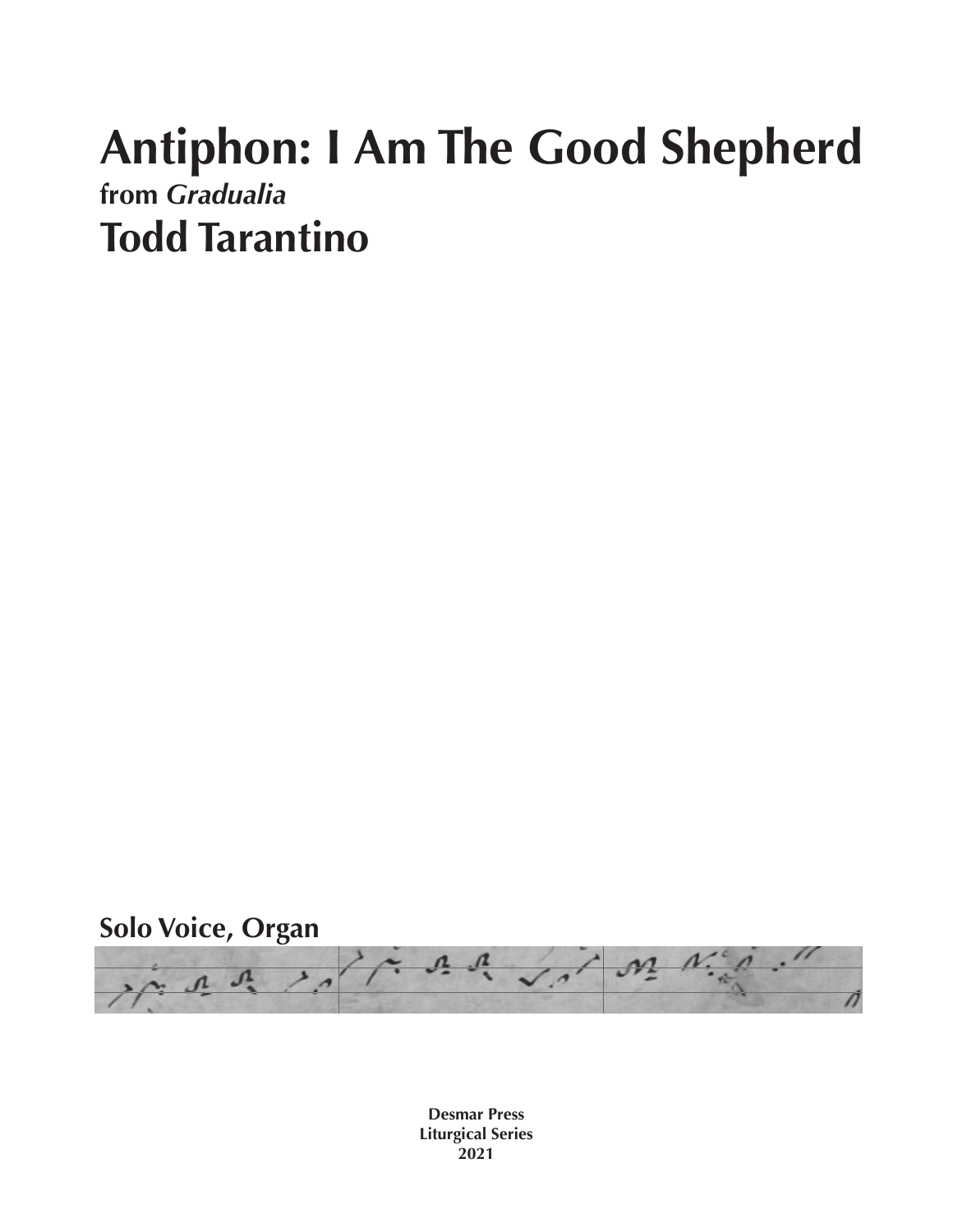## **Antiphon: I Am The Good Shepherd from** *Gradualia* **Todd Tarantino (2020) Solo Voice, Organ**

*Gradualia* **is a collection of works for a variety of forces - from solo voice with accompaniment to chorus with large ensemble - setting the English proper antiphon texts of the Catholic Mass.** 

**I Am the Good Shepherd / Ego sum pastor bonus Communion Antiphon for the 25th Sunday of Ordinary Time / 4th Sunday of Easter**

**Text: "The Lord is my shepherd I shall not want. He leads me beside still waters, he refreshes my soul.**

**"I am the Good Shepherd," says the Lord, "I know my sheep and mine know me."**

**He guides me in right paths for the sake of his name. Though I should walk in the valley of the shadow of death, I fear no evil. For you are at my side.**

**"I am the Good Shepherd," says the Lord, "I know my sheep and mine know me."**

**Surely goodness and mercy shall follow me all the days of my life. And I shall dwell in the house of the Lord all the days of my life.**

**"I am the Good Shepherd," says the Lord, "I know my sheep and mine know me."**

**(John 10:14; Psalm 23: 1, 2b-4, 6)**

**Also available for 1) Solo voice, SATB, and organ 2) Solo voice, SATB, Strings, and Organ**

**http://www.toddtarantino.com http://www.toddtarantino.com/liturgicalmusic.html**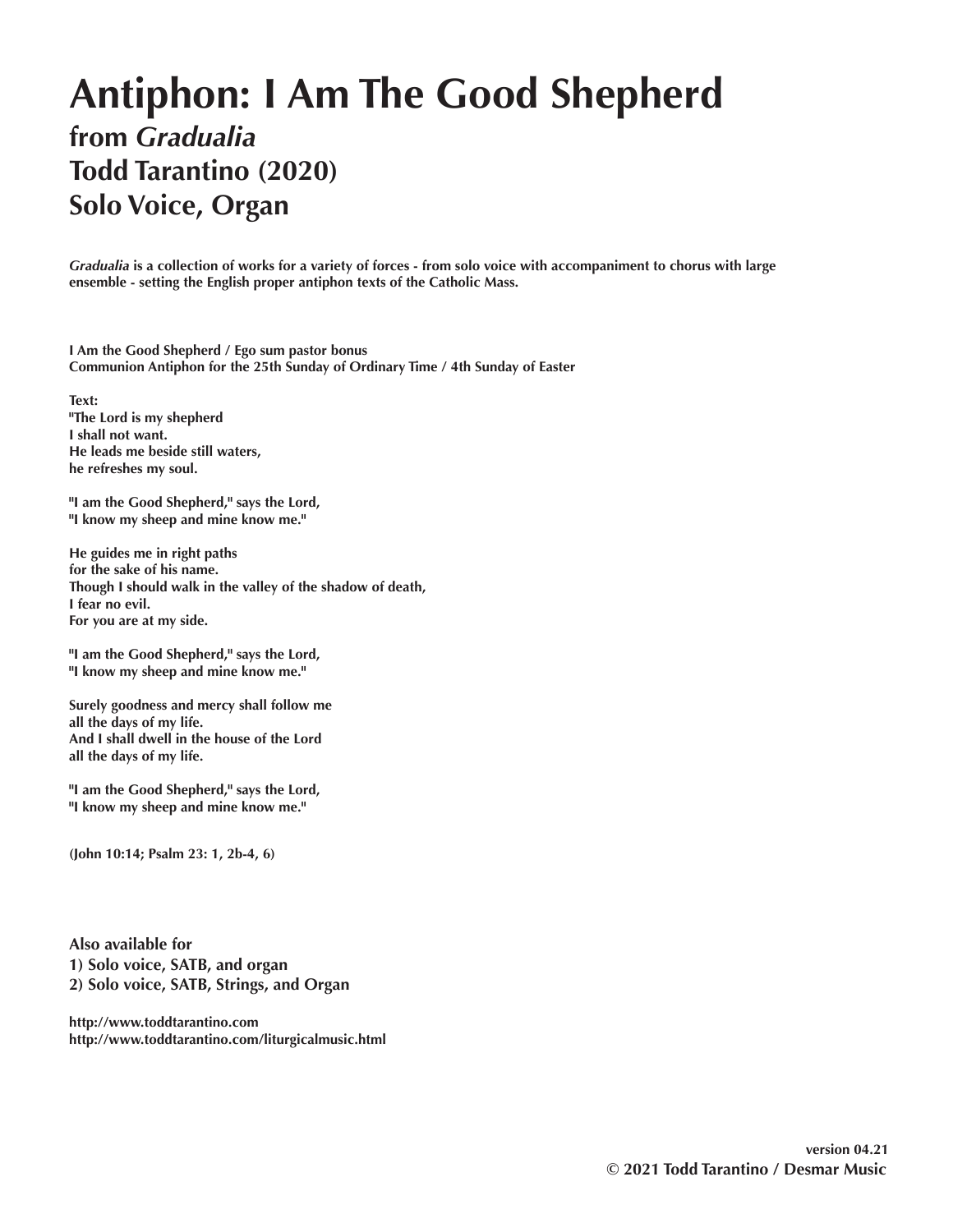## **Antiphon: I Am The Good Shepherd from** *Gradualia*

Todd Tarantino (2020)